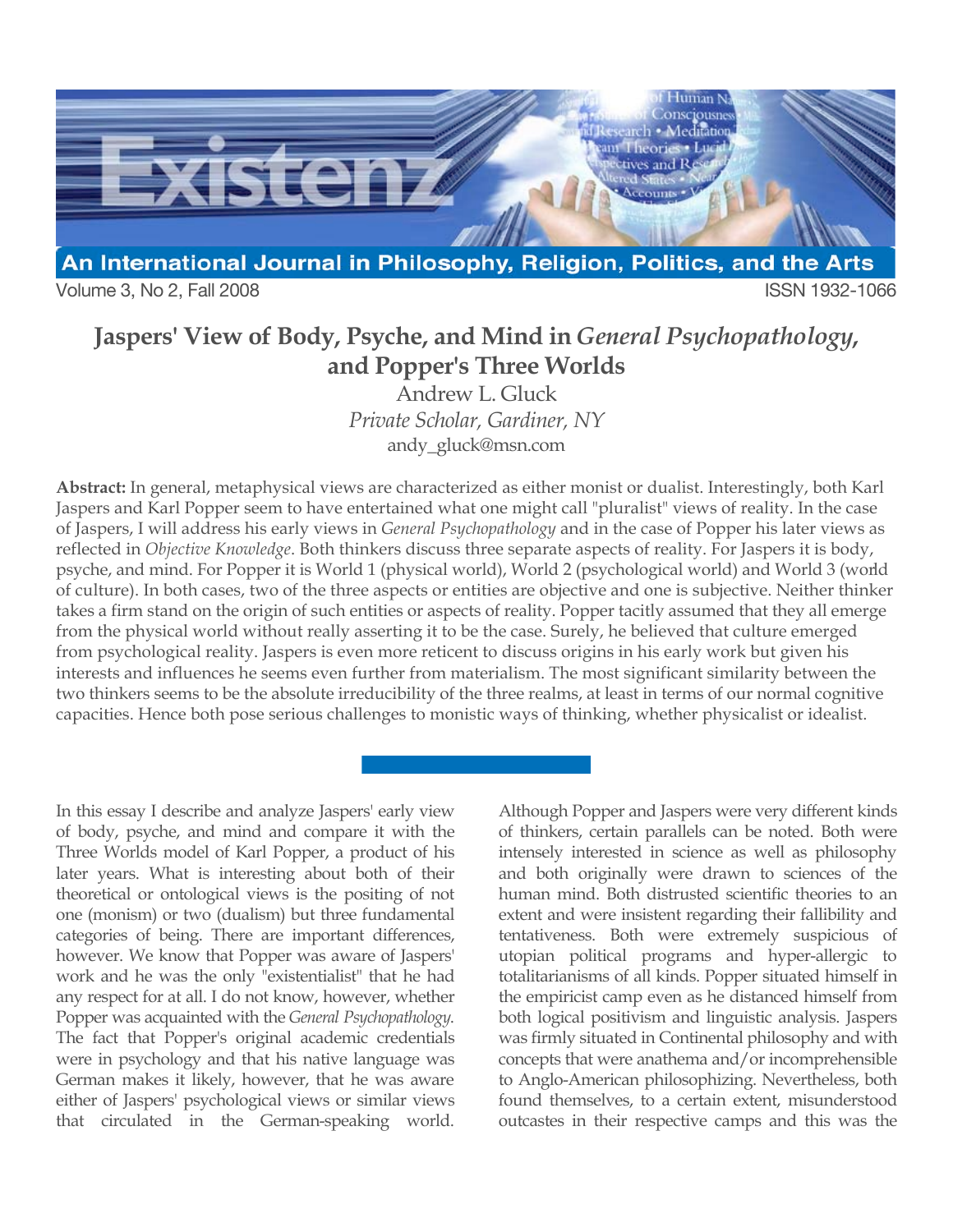case because they refused to limit themselves to prescribed worldviews. This is nowhere clearer than in Jaspers' early psychiatric work and Poppers' later theorizing, capped by his collaboration with Sir John Eccles, a neurophysiologist with decidedly religious views. Popper, however, was completely "unmusical" (in Max Weber's words) regarding religion, much more so than Jaspers (who had a deep appreciation for religious phenomena).

What is most strikingly similar about their views is the insistence on three realities that impact heavily upon the human person. For Jaspers it is body, psyche, and mind. For Popper it is matter (World 1), the psyche (World 2), and culture (World 3). Hence, the real difference seems to lie in Jaspers' mind vs. Popper's culture and the difference in orientation of the two thinkers may become apparent there. This will be discussed in greater detail anon. I will also argue that Popper's view has the promise of appealing to some on the fringes of empiricism who have as yet no appreciation for Continental philosophy. Jaspers' view, on the other hand, appeals to those with such an appreciation but who also utilize and are loyal to empirical methods in psychology and psychiatry.

I will restrict this essay to *General Psychopathology* and will not discuss Jaspers' later purely philosophical work. That should not be interpreted as a belief that he changed his position later on but only as a restriction of the scope of this essay. Indeed, it is my tentative opinion that the views presented here can be understood even more clearly with reference to *Philosophie* and other later works.

## **A Very Brief History of the Problem of Mind-Body Interaction**

This problem has plagued philosophy from the very beginning. Plato considered the human soul to be somehow akin to and potentially cognizant of the eternal Forms (*Phaedo* 100). At the same time it is imprisoned in the body. Not only is it imprisoned, but it is also affected (even in future incarnations) and deluded by physical processes (*Timaeus* 44b). Aristotle, however, considered the human soul to be intimately related to its particular body as the very form and purpose of an animate and intelligent being. On the surface this seems to limit the soul to a particular, finite existence in this world. Although in his epistemology, Aristotle at times spoke of the acquiring of forms through perception and cognition. This is done in a superlative way through the "common sense," which informs us of the evidence of the particular senses. Any sense, even those we share with the other animals, "has the power of receiving into itself the sensible forms without the matter" (*De Anima* 424a). He also spoke vaguely about an active intellect that is somewhat distinct (though not necessarily separate) from the human soul, as we know it. For example, he states: "The case of mind is different; it seems to be an independent substance implanted within the soul and to be incapable of being destroyed" (*De Anima* 408b). Augustine viewed the soul in a basically Platonic fashion but insisted upon a potentially direct relationship between the human soul and God, even if that potential was interrupted by original sin. Hence, the problem became reestablishment of the soul's knowledge of God rather than knowledge of a realm of impersonal, eternal Forms. Forgetfulness and recollection were replaced by repentance, yet the soul still remains a mystery to itself. Augustine was also a pioneer in stressing the interiority of human knowledge and consciousness. He employed the term "interior sensus" in a manner roughly equivalent to Aristotle's "common sense" but in a far more interior fashion.1 Throughout most of the Middle Ages, the Platonic and Aristotelian views were harmonized by various Neoplatonized Aristotelian doctrines, often containing Augustinian motifs as well. The most innovative views were those of the Arabic philosophers such as Alfarabi, Avicenna and Averroes, who were influenced by Themistius and attempted to understand Plato and Aristotle from the perspective of the individual soul, something that the classical Greeks had ignored to a great extent.2 The major innovation of the Arabic thinkers was the conversion of the inert Platonic forms into living celestial souls or intellects. This gave them active, living intellectual qualities, like the ones we ordinarily associate with the human psyche. While this may seem an unnecessary proliferation of minds in the universe, it obviates the problem of mind-body interaction to a certain extent. That problem becomes acute when the soul is viewed as sui generis, as exemplified in Cartesian dualism. The Arabic philosophers, on the other hand, assume that the human psyche has access to both highly powerful minds as well as its own

<sup>1</sup> See the *Confessions*, I, 20, VII, 17 and *De Libero Arbitrio*, II, 3-5.

<sup>2</sup> Richard Sorabji, *Self: Ancient and Modern Insights about* 

*Individuality, Life, and Death* (Chicago: University of Chicago Press, 2006) pp. 34-35.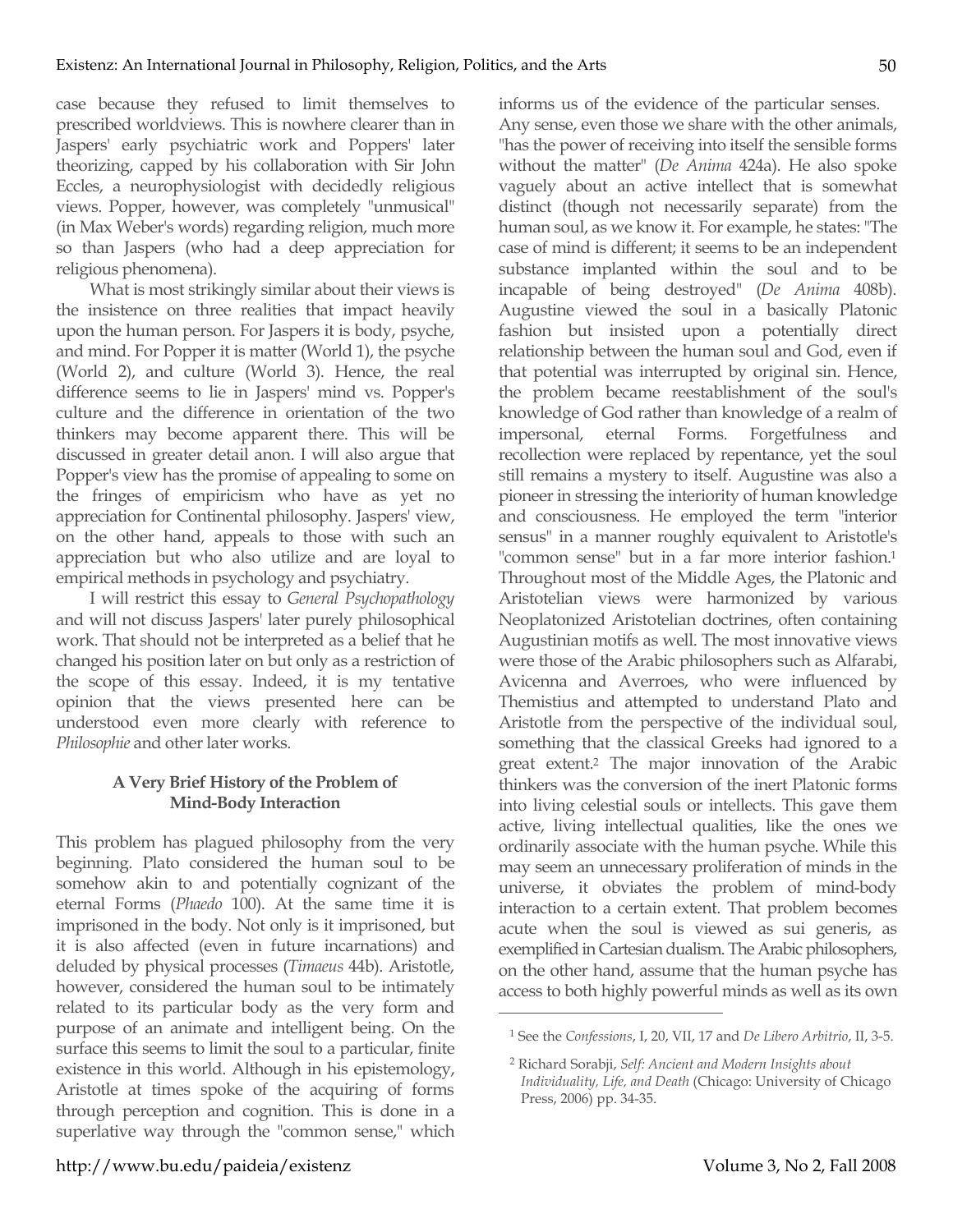body, since it remains intimately related to that body in an Aristotelian manner. The problem of psyche-body interaction is eliminated in favor of a more general problem of the relationship between cosmic intelligences and earthly or sub-lunar reality. This transformation of the human intellectual environment from abstract, inert forms to living intelligences set the stage for both Spinoza's one eternal mental/physical substance and ultimately the Hegelian *Geist*.

Unfortunately, some knowledge or even sympathy with Hegelian philosophy is necessary in order to understand the intellectual world in which Jaspers lived. I say "unfortunately," because many American and other English-speaking thinkers either know little of that trend in philosophy or are so allergic to it that they wish not to know. This will become more significant when we come to look at the views of Popper. Worthy of mentioning also are some of the Renaissance thinkers that impressed Jaspers greatly: namely Nicholas of Cusa and Leonardo da Vinci. Cusanus might be considered a late medieval German thinker but he was quite influential on the Italian Renaissance. Leonardo was influenced by Cusanus who, in turn, was influenced by Themistius. These thinkers emphasized on the individual qualities and powers of the human soul, and this was a great influence on Jaspers.

As we look at the human person endowed with mind and freedom we see the traces of an irreplaceable selfhood or at least of a unique individual. At some decisive point every individual is as it were, in theological language "created" from a source of his own and not merely a processing of a modified hereditary substance…Man as an individual mirrors the whole—at least so German philosophy since Nikolaus of Cusa has taught—and in him the world is presented in miniature; there is no substitute for him, he is unique. Far from being the sum of his hereditary factors (which would be quite correct for his material preconditions and determinants) the individual is "directly created of God.**"**<sup>3</sup>

I would like to end this very brief excursus with a mention of Descartes and the British empiricists, best exemplified by Hume. Both of those thinkers are often thought of as skeptics and both seemed opposed to the medieval proliferation of substances and intelligences that I briefly described. Both have become heroes of sorts to modern philosophy, though Descartes is severely vilified for his mind-body dualism. The key point I want to make is that both Descartes and Hume left human intelligence alone in the universe, with the possible exception of a rather remote deity. Their views were more influential on Popper than they were on Jaspers.

#### **Two Contemporary Influences on Jaspers**

A very formidable influence on Jaspers was Max Weber, the sociologist. Weber, however, would have called himself an economist and Jaspers thought of him as a philosopher. Weber's concept of social science would come to play a large role in Jaspers' concept of psychiatry and psychology. For Weber, empirical research and causal connections were important but equally important was the understanding of unique events.

The type of social science in which we are interested is an empirical science of concrete reality (*Wirklichkeitswissenschaft*). Our aim is the understanding of the characteristic uniqueness of the reality in which we move. We wish to understand on the one hand the relationships and the cultural significance of individual events in their contemporary manifestations and on the other the causes of their being historically so and not otherwise.4

The interest in "relationships and the cultural significance of individual events" is very different from the kind of science that is only interested in statistical data regarding large numbers of cases. It will turn out to require understanding of cultural traditions and ideals. Jaspers was also greatly influenced by the phenomenologist, Edmund Husserl, whose methods would be used in the investigation of individual cases. This allows for empathy regarding the human psyche. But such empathy also inevitably involves appreciation of cultural content. As Jaspers insists, there is "no psychological understanding without empathy into content (symbol, forms, images, ideas) and without seeing the expression and sharing the experienced phenomena" (*GP* 302).

#### **Jaspers**

In the introduction to his *General Psychopathology*, Jaspers describes what he calls the "somatic prejudice."

 $\overline{a}$ 

<sup>3</sup> Karl Jaspers, *General Psychopathology* (Chicago: University of Chicago Press, 1964), p. 753. [Henceforth cited as *GP*]

<sup>4</sup> Max Weber, "Objectivity in Social Science," in *The Methodology of the Social Sciences* (New York: Free Press, 1949).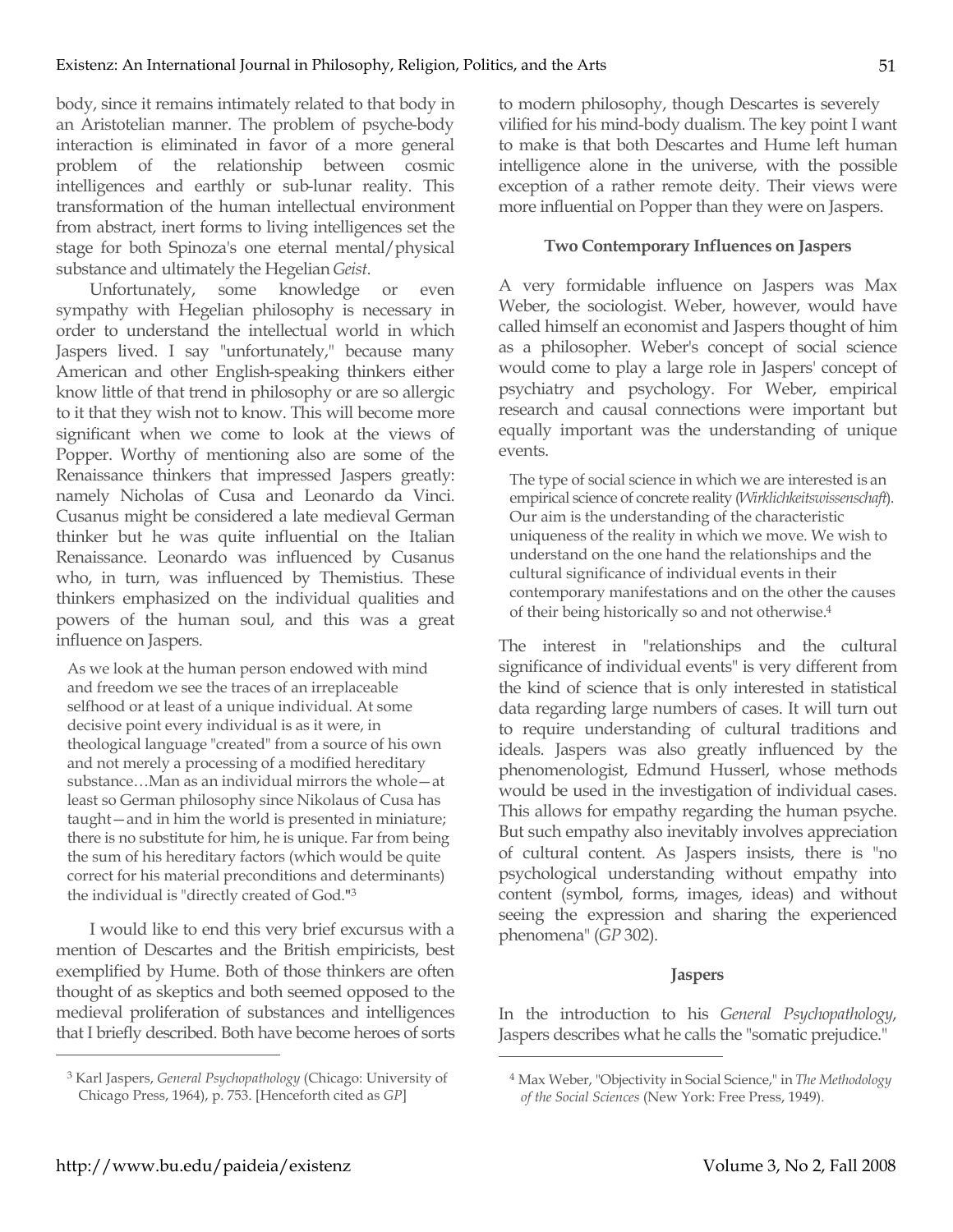Tacit assumptions are made that, like everything else biological, the actual reality of human existence is a somatic event. Man is only comprehensible when he is understood in somatic terms; should the psyche be mentioned, this is in the nature of a theoretical stop-gap of no real scientific value…

This somatic prejudice comes up again and again in the disguise of physiology, anatomy or vague biology. At the beginning of the century we would find it expressed as follows: there is no need to investigate the psyche as such; it is purely subjective. (*GP* 18)

As we will see, this subjectivity of the psyche is extremely important. Jaspers, of course, did not deny a connection between the somatic and the psychic, even if he was critical of some of the exaggerated claims that had been made in his own time. He advised that one could indeed practically speak of "parallelism or of interaction—usually of the latter" (*GP* 18). I don't think that Jaspers in *General Psychopathology* ever really makes a serious effort to resolve the mind-body interaction problem. This might occur to some as a major deficiency, but from another perspective it is properly in keeping with his goal of restricting himself to what is known (even if tentatively) and to avoid the kind of theorizing that restricts possibilities unnecessarily. Of course we must theorize (in the broad sense) in order to observe. This was clearly shown by psychologists such as Jerome Bruner. The failure to recognize that was one of the weaknesses of classical empiricism. But there are different kinds of theorizing. Some of it is dogmatic and restricting of human possibilities and some of it is innovative, tentative and liberating.

In the section entitled "The Psyche Objectified in Knowledge and Achievement," Jaspers makes the following claim:

Psychic life is perpetually engaged in the process of making itself objective. It externalized itself through the drive to activity, the drive to express, to represent and communicate. *Finally comes the pure mental drive, the wish to see clearly what is, what I am and what these other basic drives have brought about. This final effort to objectify might also be expresses as follows: What has become objective should now be comprehended and patterned into a general objectivity. I want to know what I know and understand what it is I have understood.*

The basic phenomenon of mind is that it arises on psychological ground but is not something psychic in itself; it is an objective meaning, a world which others share. The individual acquires a mind solely through sharing in the general mind which is historically transmitted and at any given moment is defined for him in a contemporary form. The general or objective mind is currently present in social habits, ideas and communal norms, in language and in the achievements of science, poetry and art. It is also present in all our institutions.

This objective mind is substantially valid and cannot fall sick. But the individual can fall sick in the way in which he partakes in it and reproduces it… The essence of being human and of being a sick human shows itself in the way in which the individual appropriates structures of the mind to his own use and modifies them.

A further basic phenomenon of mind is that only that exists for the psyche which acquires objective mental form, but whatever has acquired this form at once acquires a specific reality which impresses itself upon the psyche…

Lastly, it is a basic phenomenon of mind that it can only become real if some psyche receives or reproduces it. The genuineness of this mental reality is inseparable from the authenticity of the psychic events that mediate it… (*GP* 287-288)

I would like to focus on the italicized sentences in the first paragraph. So far, objective mind is clearly the product of psychic events. But once a certain degree of objective knowledge or cultural activity has been established, "finally comes the pure mental drive."

That final mental/psychic event seems to come out of nowhere and perhaps is not the product of human psychic events alone. As a mental event it is objective but it is also a psychic event in so far as it is received by the individual psyche. What seems obvious here is that Jaspers as a psychologist might have liked to view almost all of mental reality as the product of human psychic events yet never states unequivocally that it is. He leaves room for something in the realm of mind that is not the product of the human psyche. This is extremely important. Without referring to subsequent works, we see a basic methodological and theoretical orientation at work here. In physical matters he seeks physical causes and explanations. In psychic matters he seeks both physical and psychic causes. In the realm of objective mental structures he seeks psychic causes but never rules out the possibility of other un-understood origins.

Jaspers actually goes further in differentiating objective mind from the human psyche even if as an empirical psychologist he must admit that the two always are perceived together.

At the point where our psychological understanding comes to a halt, we find something which is not itself psychologically understandable but a precondition for such understanding. Let us summarize: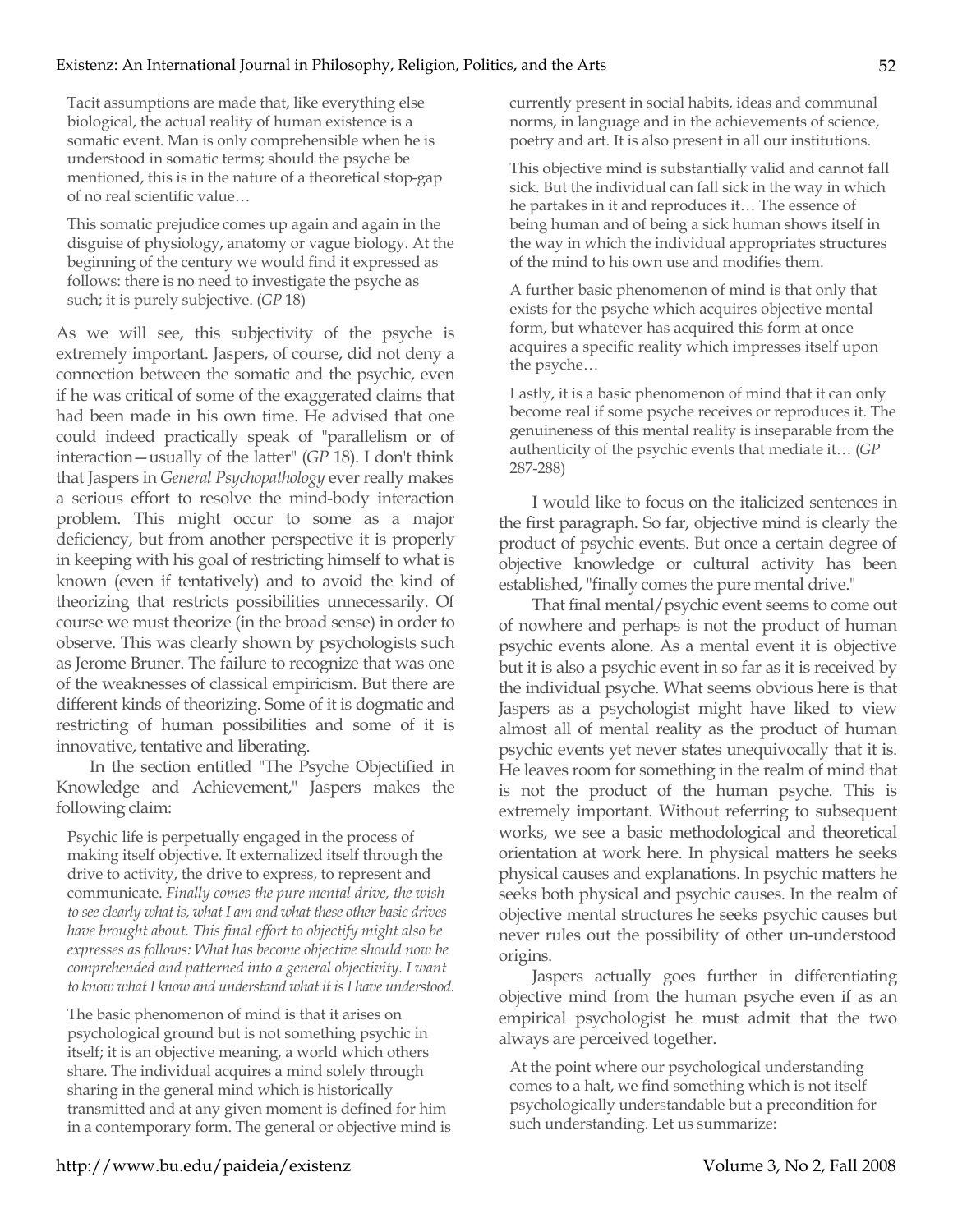In depicting connections that can be understood genetically, we always find: (1) we have presupposed a *mental content* which is not a psychological matter and which can be understood without the help of psychology; (2) we have perceived an *expression*, which brings an inward meaning to light; and (3) we have represented a direct *experience* which phenomenologically is irreducible and can only be statically produced as a datum.

We can have no psychological understanding without empathy into the *content* (symbols, forms, images, ideas) and without seeing the *expression* and sharing the *experienced phenomena*. (*GP* 310-311)

What does this say about mind, body and psyche and their ability to interact with one another? Again, Jaspers makes a mighty effort to restrict himself to the empirical facts and the phenomenological data but it should be obvious that every description of empirical facts pre-supposes some theoretical presuppositions. Regarding the relationship between psyche and body, he seems to take an Aristotelian position. But he also seems ambivalent regarding the relationship between mind and psyche; the psyche is "moved" by mind, but the latter is "carried along" by the psyche.

This intermediate status of our understanding throws some light on the old question of the psyche in its relation to mind and body. We see the mind as meaningful material content, to which the psyche relates itself and by which it is itself moved. We see the body as the psyche's existence. We never seem to grasp the psyche itself but either explore it as something physical or try to understand it as content. But just as the whole realm of the corporeal cannot be exhausted by the various physical phenomena which are biologically explorable—indeed, this extends right up to the bodypsyche unity of expressive phenomena—so too the reality of the mind is linked to the psyche, inextricably bound to it and carried along by it. (*GP* 312)

## **Popper's Three Worlds Model**

This model is actually a very simple one and will be described in a few pages. It is an alternative to the then fashionable monistic model as well as to Cartesian dualism, but more closely resembles the latter. Almost everyone is aware of Descartes' view that physical reality and mental reality stand starkly opposed to one another. Descartes attributed his fundamental views to his famous process of doubt. Popper, as well as his collaborator the neurophysiologist John Eccles, has been accused of Cartesian dualism. That is still one of the worst things that one can be accused of. But his method differs radically from that of Descartes and, rather than ending up with two realities, he had three. Indeed, he said that one could have more realities if one so chooses.

Western philosophy consists very largely of world pictures which are variations of the theme of body-mind dualism, and of problems of method connected with them. The main departures from this Western dualistic theme were attempts to replace it with some kind of monism...

However, some philosophers have made a serious beginning towards a philosophical pluralism by pointing out the existence of a third world*...*

In this pluralistic philosophy the world consists of at least three ontologically distinct sub-worlds; or as I shall say, there are three worlds: the first is the physical world or the world of physical states; the second is the mental world or the world of mental states; and the third is the world of intelligibles, or of ideas in the objective sense; it is the world of possible objects of thought: the world of theories in themselves, and their logical relations; of arguments themselves; and of problem situations in themselves.5

The first two worlds, the physical and mental realities of Descartes, seem intuitively plausible for those who are not doctrinaire materialists; but World 3 strikes some people as strange. I don't think that Jaspers would have found it strange but he might also have thought that it did not go far enough. Popper developed the concept of World 3 well after *The Logic of Scientific Discovery* and there is no trace of this terminology in that work. But the concept can be viewed in the context of Popper's life-long struggle against subjectivism, which is quite evident in his early work.

The old subjective approach of interpreting knowledge as a relation between the subjective mind and the known object—a relation called by Russell "belief" or "judgment"—took those things which I regard as objective knowledge merely as utterances or expressions of mental states (or as the corresponding behaviour). This approach may be described as an epistemological expressionism because it is closely parallel to the expressionist theory of art. A man's work is regarded as

<sup>5</sup> Karl Popper*, Objective Knowledge: An Evolutionary Approach* (Cambridge: Oxford University Press, 1972), pp. 153-154. [Henceforth cited as *OK*]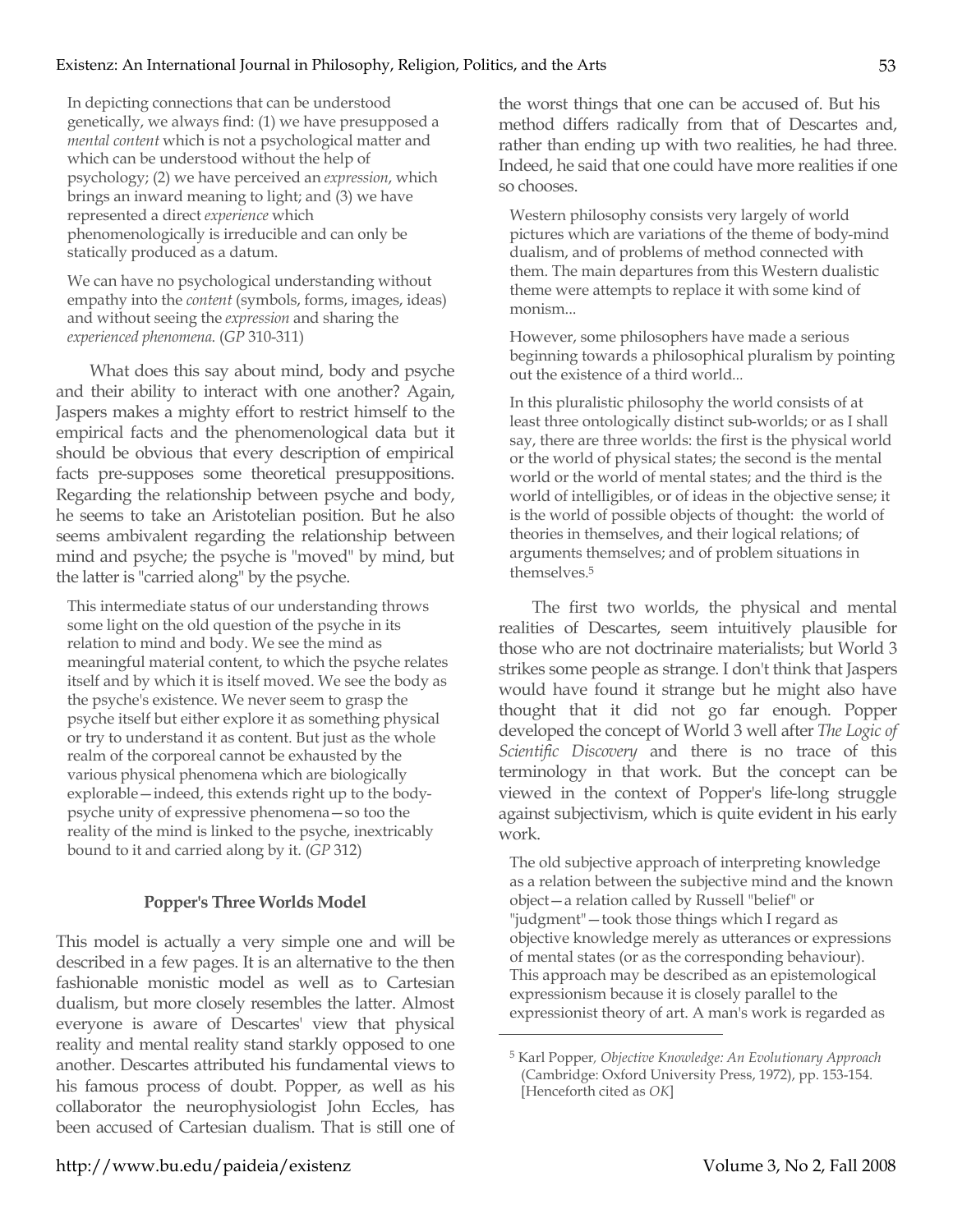the expression of his inner state: the emphasis is entirely upon the causal relation, and on the admitted but overrated fact that the world of objective knowledge, like the world of painting or music, is created by men. This view is to be replaced by a very different one. It is to be admitted that the third world, the world of objective knowledge (or more generally of the objective spirit) is man made. But it is to be stressed that this world exists to a large extent autonomously; that it generates its own problems, especially those connected with methods of growth; and that its impact on any one of us, even on the most original of creative thinkers, vastly exceeds the impact which any one of us can make upon it. (*OK* 146-147)

World 3 must be understood in the context of Worlds 1 and 2. World 1 is the physical world and World 2 is the subjective inner world of man. Popper, like Jaspers, came to the conclusion that there is yet another "world": that of objective knowledge or cultural tradition. Popper makes it quite clear that he is not just referring to currently corroborated theories or points of view, but any bit of culture of which there is a permanent trace and which can be transmitted (*OK* 116-117).6 Thus, World 3 contains errors as well as truths! Here he seems to differ from Jaspers, who tended to locate errors in the psyche rather than in mind itself. Although the distinction between physical reality and subjective psychological reality was important to him, Popper felt that an even more common and dangerous mistake was the confounding of subjective psychological reality and objective knowledge. Of course, he recognized a connection between them—objective knowledge is the creation of human subjectivity and comes to impact it. In this respect his views coincide with Jaspers', though the latter left somewhat open the question of the ultimate origin of mind. Popper also argued that World 3 has no direct relationship to the physical world. I don't know what Jaspers would have thought of that.

According to Popper, Plato discovered World 3 but thought it was a heavenly, uncreated realm of Being. This, according to Popper, created not only epistemological problems but political and moral ones as well. The Platonic view led to the belief that an intellectual elite can indeed know what is best for the masses. But Popper, especially in *The Open Society and*  *Its Enemies*, insisted on the importance of freedom and on the fact that the experts cannot be trusted, because World 3 is full of errors. Jaspers was also distrustful of elites but seemed to locate the danger more in the human psyche than in objective knowledge. This raises a very important question. If World 3 is objective knowledge and if that world is full of errors, knowledge can be false. This seems intuitively implausible. But there may be a way of resolving this problem.

It would be contradictory to assert that a person knows a proposition that is indeed false. But that meaning of "know" refers to a kind of belief that must by definition be true. The noun "knowledge," as Popper uses it, does not refer to belief at all (not even to the object of belief). "Knowledge," in this sense, seems to refer to all of the propositions that could be validly concluded to be true given certain assumptions*.* But difficulties certainly arise with that view. When Popper describes World 3 as "ideas in the objective sense, it is the world of possible objects of thought: the world of theories in themselves, and their logical relations, of arguments themselves, and of problem situations in themselves," it is a little unclear which aspects of transmitted culture would actually qualify. Popper's definition is modeled after the methodology of mathematics, logic and science, and it is quite possible that certain parts of traditional culture would be excluded because of their lack of "logical relations." For example, many traditional religious beliefs probably cannot be conceptualized in a logical fashion. Other systems, however, like Christian theology or commentaries on the *Talmud* can indeed be conceptualized in that way. This logical characteristic, of course, has little to do with whether one accepts those systems or not. Nevertheless, it does seem to involve a normative view of culture based on the premise that the ability to reason is an *a priori* good. That may, indeed, be a normative view that most of us can accept, but it is important that we recognize it as an implicit assumption in Popper's thinking that restricts his domain of "culture."

Popper left open the question regarding the ultimate authorship of any of the worlds, but as far as he was concerned, World 3 is surely the creation of humanity just as beavers create dams. Popper very much wanted to connect his Three World model with evolutionary theory. He believed that biology, and not physics, holds the key to understanding human knowledge. A beaver's dam can outlast its creator and something in World 3

<sup>6</sup> Popper recognized that his idea would strike many as metaphysical and dubious but defended it by drawing an analogy between the products of animals (nests, dams, etc.) and the products of the human mind.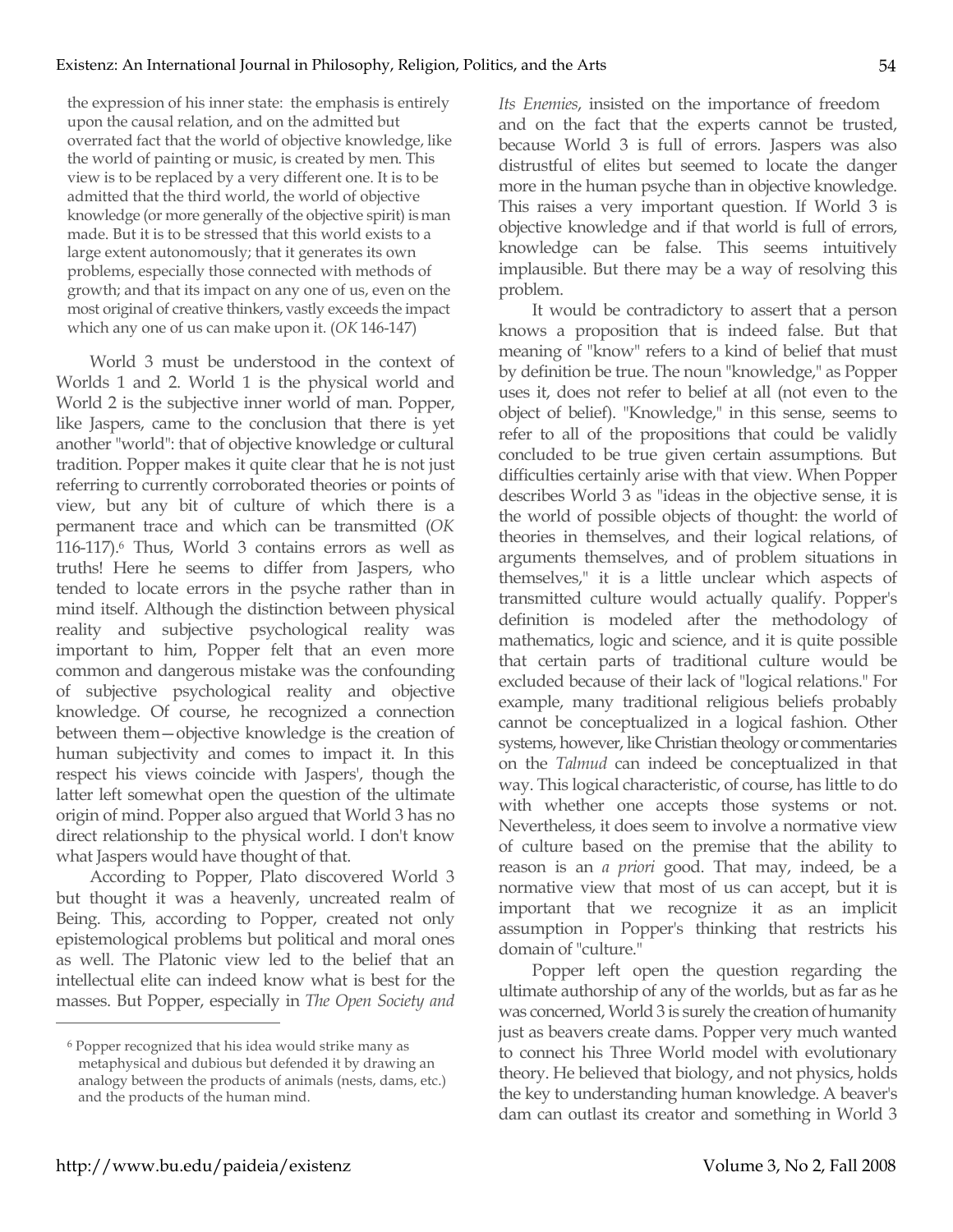can outlast its creator as well. It is this ability to last, exist autonomously and exert an independent influence that, perhaps, justifies calling it a "world."

Popper asks us to imagine the virtual destruction of civilization with or without any cultural records being left extant. Obviously, the job of rebuilding civilization would be greatly facilitated if some objective knowledge or documents remained (perhaps the Internet was originally created for that purpose). On the other hand, if the technology survived but the objective knowledge ceased to exist, humankind would still behave like savages and would be practically incapable of benefiting from the surviving technological infrastructure. The existence or non-existence of World 3 (whether in the forms of oral tradition, written documents or computer memory) is, therefore, of momentous import. World Three is autonomous; moreover, exerting power over its creator just as our legal system (which we created) exerts power over us.

Popper's insistence that World 3 is solely the creation of humanity in World 2 is open to dispute, as is his insistence that Worlds 1 and 3 are not open to one another. Jaspers' language of Transcendence might be more capable of resolving this problem than the somewhat doctrinaire empiricism of Popper. Recent developments in biology have led some scientists to believe that matter and culture are much more intimately related than Popper believed. This may have been a basis for some of his differences with Sir John Eccles, which will be described shortly. Nevertheless, those scientists and philosophers who have a religious bent are generally happy that an agnostic like Popper would be in agreement with them regarding the reality of objective ideas.

Subjectivists, of course, tend to view things completely differently and the argument could be made that objective knowledge is really reducible to human subjectivity (or inter-subjectivity). Popper insisted that this cannot possibly be the case and that such a belief is the source of numerous epistemological difficulties. He would argue that the distinction between World 2 and World 3 is the most important one of all and the one that (if accepted) allows for the solution of many of those difficulties. The following is one of his favorite examples.

Let us imagine a mathematical theorem (part of World 3) that entails a certain mathematical proposition that no one has yet discovered. That proposition is real (according to Popper). It exists nowhere in the physical world (on no piece of paper or computer file) nor does it exist in the mind of any person. But it exists in World 3.

World 3 *appears* to reside at times in World 1 (as in a book) but the two realms really do not interact, according to Popper. World 2, however, interacts with both of the other worlds. This mediating function of World 2 is of great importance. Although World 3 is the creation of consciousness, it is also true that it has an incredibly powerful impact upon consciousness. In fact, one of the virtues of the Three Worlds model is its constant reminder of both the distinctiveness and interdependence of culture and consciousness. Hence, human subjectivity plays a key role in connecting the world of objective ideas with the physical world of action. Popper saw these three worlds as having implications not only for philosophy but for psychology as well. "I suggest one day we will have to revolutionize psychology by looking at the human mind as an organ for interacting with the objects of the third world; for understanding them, contributing to them, participating in them; and for bringing them to bear on the first world" (*OK* 156).

Popper's insistence on the distinction between World 2 and World 3 may help to underscore the reality of World 2. If we only have the first two worlds, there is a tendency to view the human mind as a derivative of the physical world. We see this tendency in classical empiricism as well as in modern behaviorism. There might also be a counter-tendency to view all of objective reality as subjectively constructed by the human mind. We see that tendency in classical idealism as well as in postmodern philosophy. By positing three realities rather than two, Popper's view undercuts both of those tendencies.

Popper's view, as I have tried to show, gives a great deal of credit to human subjectivity in the construction of theory and culture in general. Nonetheless, it seems to give special credence and pride of place to rationality, not so much in the actual construction of objective knowledge as in its evaluation and the critical debates surrounding it. This was a direct result of his Darwinian orientation. According to Darwinian theory, mutations are the result of chance but they survive (or fail to survive) based on their fitness *vis-à-vis* other organisms. Popper wanted to extend that process to culture as well. Recent discussions among scientists, however, have suggested that some kind of order may be inherent in matter itself, even when it appears most chaotic (complexity theory). If that view does indeed bear fruit,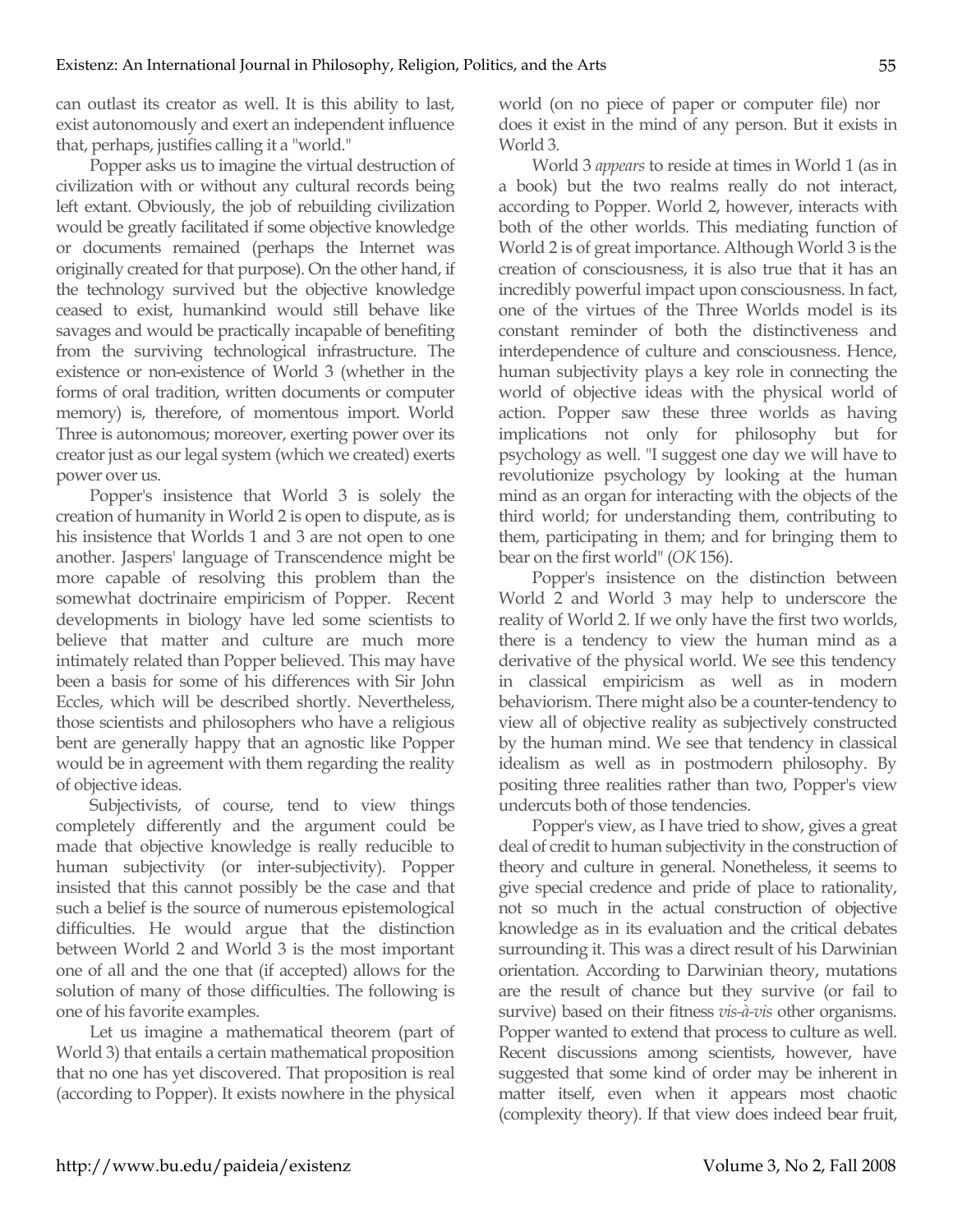we might have to amend Popper's model to include interactions between Worlds 1 and 3.

## **The Three Worlds in the Study of Mind and Consciousness**

The relevance of the Three Worlds model to the philosophy of mind, neuroscience and the study of consciousness should require little in the way of justification since one of the three worlds is the world of psychic experience. We have already seen that the mind-body problem was a motivating factor in the creation of the model. In my view, its application to consciousness is quite primary and will have implications in a multitude of other sub-specialties of the human sciences.

Popper began to discuss this subject in great detail in his Emory lectures of 1969 and they have been published.7 The best known work in which Popper promoted his views regarding consciousness is his collaborative effort with the neurophysiologist Sir John Eccles entitled *The Self and Its Brain.* The arguments in that book are extremely wide-ranging and it is clear that Popper and Eccles are not always in complete agreement, no matter how hard they attempt to reach a consensus in the third section, devoted to dialogue. This makes the work even more valuable and it seems to me that this book is still one of the greatest resources in this area of inquiry. Three years before that book was published, Popper also engaged in some rather interesting arguments on this and other subjects with a number of modern thinkers (including Eccles), many of which have been published in *The Philosophy of Karl Popper.*

## **Disputes Regarding the Three Worlds**

One very interesting dispute between Popper and Eccles regards the precise meaning of World 3. That dispute first emerged in *The Philosophy of Karl Popper.*  Eccles, of course, was in general agreement regarding the three worlds. But he asks why one cannot consider long-term neural potentiation (long-term memory) to be part of World 3 just like a book or a computer file. Popper responds that it is not the book, as physical thing, that is part of World 3, but the cultural content or *meaning* of the book. The same could be said of memory, of course, and Eccles insisted that long-term,

7 Karl Popper, *Knowledge and the Body-Mind Problem* (London: Routledge and Kegan Paul, 1994).

reproducible memory can also convey World 3. But Popper disagreed. What is the difficulty here?

This dispute surfaced again in the dialogue section of *The Self and Its Brain* and it seems to involve Eccles' desire to view all interaction between the three worlds as a kind of causal interaction while Popper seems to envision some non-causal interaction between World 3 and World 2.

E: I agree completely with the statement that there must be causal openness of World 1 towards World 2, but I rather feel that a misunderstanding can arise if we speak about the causal openness of World 2 to World 3 by direct action. I would like to suggest that in between there is always inserted a step via World 1.

P: I would suggest that instead of saying that World 3 is encoded in the brain, we say that certain World 3 objects are recorded in the brain and thus, as it were, incarnated. The whole of World 3 is nowhere; it is only certain individual World 3 objects which are sometimes incarnated and thus localized.8

One certainly gets the impression that the two authors are talking past one another. Efficient causality is physical but World 2 and World 3 are immaterial. Popper sees no reason why there cannot be direct interaction without causality (at least of the ordinary kind). Eccles, as one trained in scientific methodology and attempting to render this view scientific, wants to find some "liaison brain" where the three worlds meet. Given these seemingly irreconcilable perspectives, it is quite remarkable that they do reach some sort of agreement. This occurs in a later dialogue after a discussion of Euclid's solution of the problem of the greatest prime number, which was accomplished by visualizing an infinite series.

P: Let me illustrate this by discussing Euclid's theorem, that for every natural number, however large, there exists a greater one which is a prime number; or in other words, that there are infinitely many primes.

The solution of the problem is that, if we assume that there is a greatest prime number, then with the help of this alleged "greatest prime number" we can construct a greater one.

There is something going on in World 1, but this process of grasping goes beyond what is going on in World 1; and this may perhaps be a reason to suppose that it is

 $\overline{a}$ 

<sup>8</sup> Karl Popper and John Eccles, *The Self and Its Brain* (London: Springer Verlag, 1977), pp. 537-538.